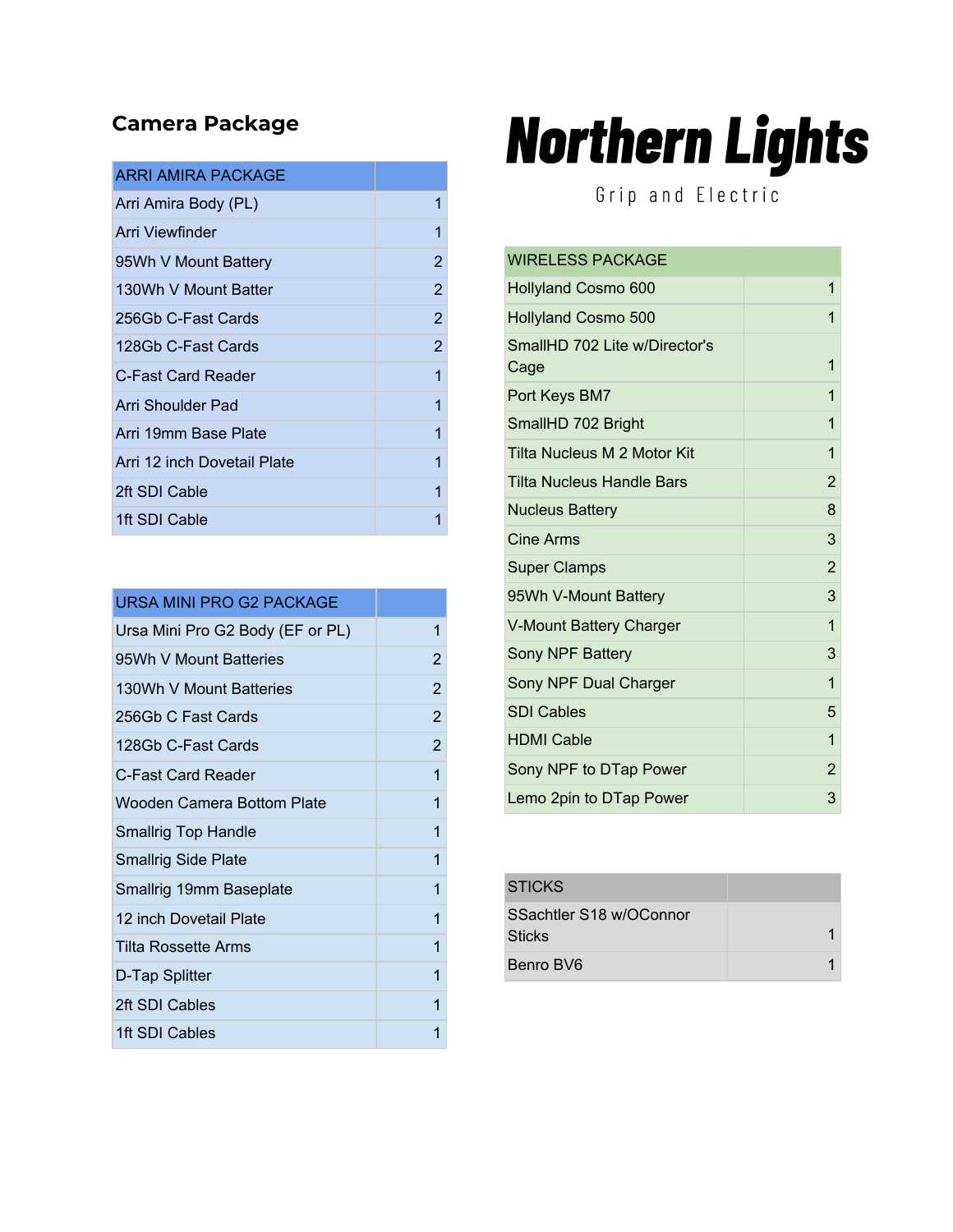## **Lenses**

| ZEISS CP2 LENS SET (PL<br><b>MOUNT)</b> |  |
|-----------------------------------------|--|
| Zeiss CP2 25mm T2.1                     |  |
| Zeiss CP2 35mm T2.1                     |  |
| Zeiss CP2 50mm T2.1                     |  |
| Zeiss CP2 85mm T2.1                     |  |

| DZOFILM CINE ZOOMS (PL or<br>EF MOUNT) |  |
|----------------------------------------|--|
| DZOFilm 20-55mm T2.8                   |  |
| DZOFilm 50-125mm T2.8                  |  |

| <b>COOKE 20-100MM (PL</b><br><b>MOUNT)</b> |  |
|--------------------------------------------|--|
| Cooke 20-100mm T3.1                        |  |
| <b>Tilta 19mm Lens Support</b>             |  |
| <b>Smallrig 19mm Baseplate</b>             |  |
| 18 inch 19mm Rod Rails                     |  |

| <b>ROKINON CINE LENS SET</b><br>(EF) |  |
|--------------------------------------|--|
| Rokinon 24mm T1.5                    |  |
| Rokinon 35mm T1.5                    |  |
| Rokinon 50mm T <sub>1.5</sub>        |  |
| Rokinon 85mm T1.5                    |  |

| <b>NIKKOR AIS LENS SET</b><br>(Permanent EF) |   |
|----------------------------------------------|---|
| Nikkor 20mm F2.8                             |   |
| Nikkor 28mm F2                               | 1 |
| Nikkor 35mm F1.4                             | 1 |
| Nikkor 50mm F1.4                             | 1 |
| Nikkor 85mm F1.4                             | 1 |
| Nikkor 105mm F1.8                            | 1 |
| Nikkor 135mm F2                              |   |

| NIKKOR PRE- Ai LENS SET (EF<br>adapter or F) |   |
|----------------------------------------------|---|
| Nikkor-N 24mm F2.8                           | 1 |
| Nikkor-O 35mm F2                             | 1 |
| Nikkor - $S$ 50mm $F1.4$                     | 1 |
| Nikkor-H 85mm F1.8                           | 1 |
| Nikkor-Q 135mm F2.8                          | 1 |
| Nikkor-Q 200mm F4                            | 1 |
| Nikkor-H 300mm F4.5                          | 1 |
| Nikkor 70-210mm                              |   |